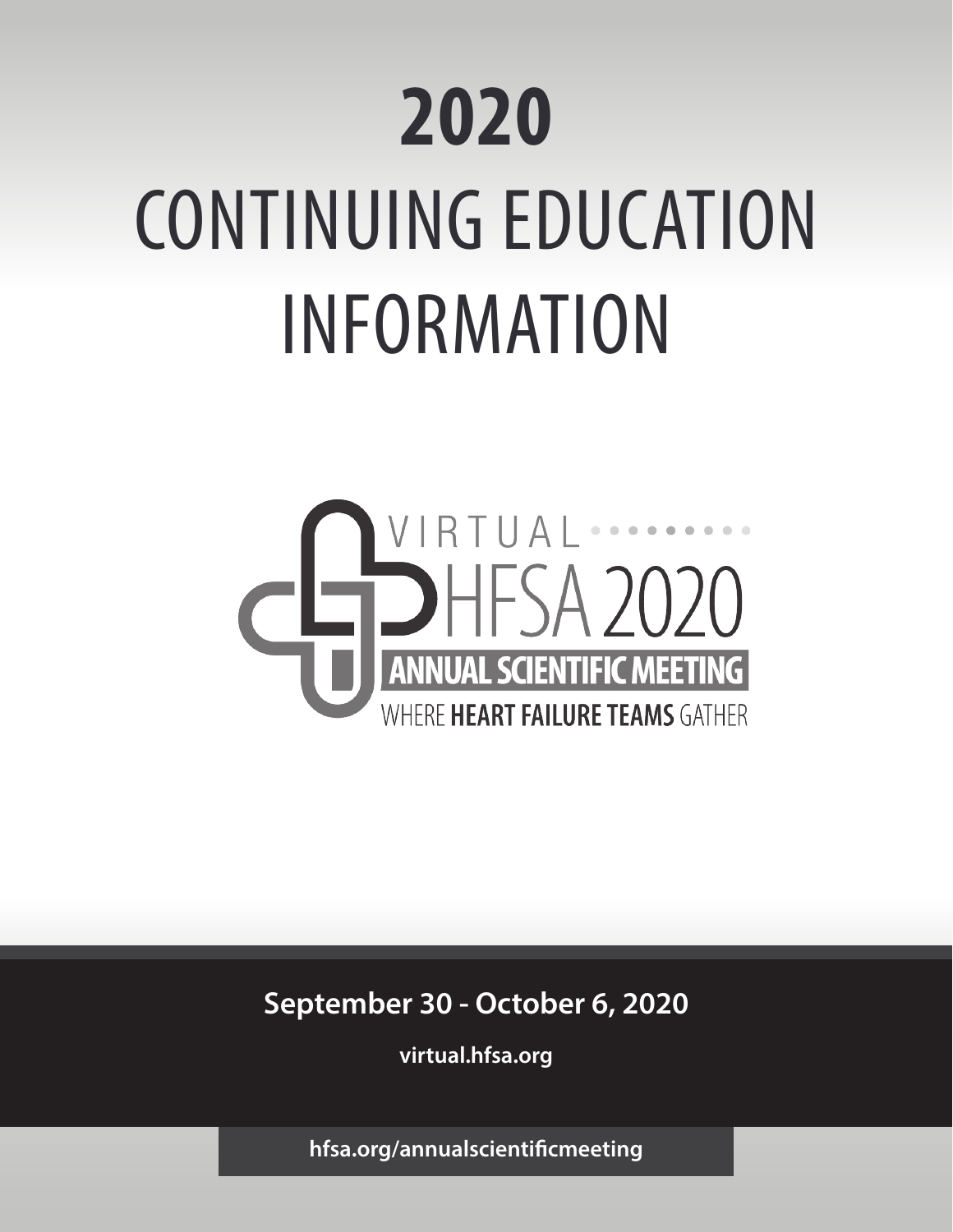### **2020 Program Committee**

### **Co-Chairs**

Javed Butler, MD, MPH, MBA Sandra B. Dunbar, RN, PhD Peter Liu, MD, FRCPC J Herb Patterson, PharmD, FHFSA

### **Program Committee**

Jeffrey Alexis, MD Larry Allen, MD MS, FHFSA Arvind Bhimaraj, MD Horng Chen, MD Julie Creaser, RN, MSN Anita Deswal, MD, MPH, FHFSA Robert Didomenico, PharmD Katherine E. Di Palo, PharmD, BCACP, BCGP Eiran Gorodeski, MD MPH Justin Grodin, MD MPH Doug Jennings, PharmD Peggy Kirkwood, RN MSN Liviu Klein, MD Walter J. Koch, PhD Alanna Morris, MD, MSc, FHFSA Srinivas Murali, MD Gurusher Panjrath, MD (MBBS) Mariann R. Piano, PhD, RN, FAHA, FAAN Bunny Pozehl, PhD , RN Julie Rosenthal, MD Douglas Sawyer, MD, PhD Kristen Sethares, PhD, RN, CNE, FAHA Palak Shah, MD MS, FHFSA Marc Simon, MD Amanda Vest, MD FHFSA (MBBS) Joseph C. Wu, MD, PhD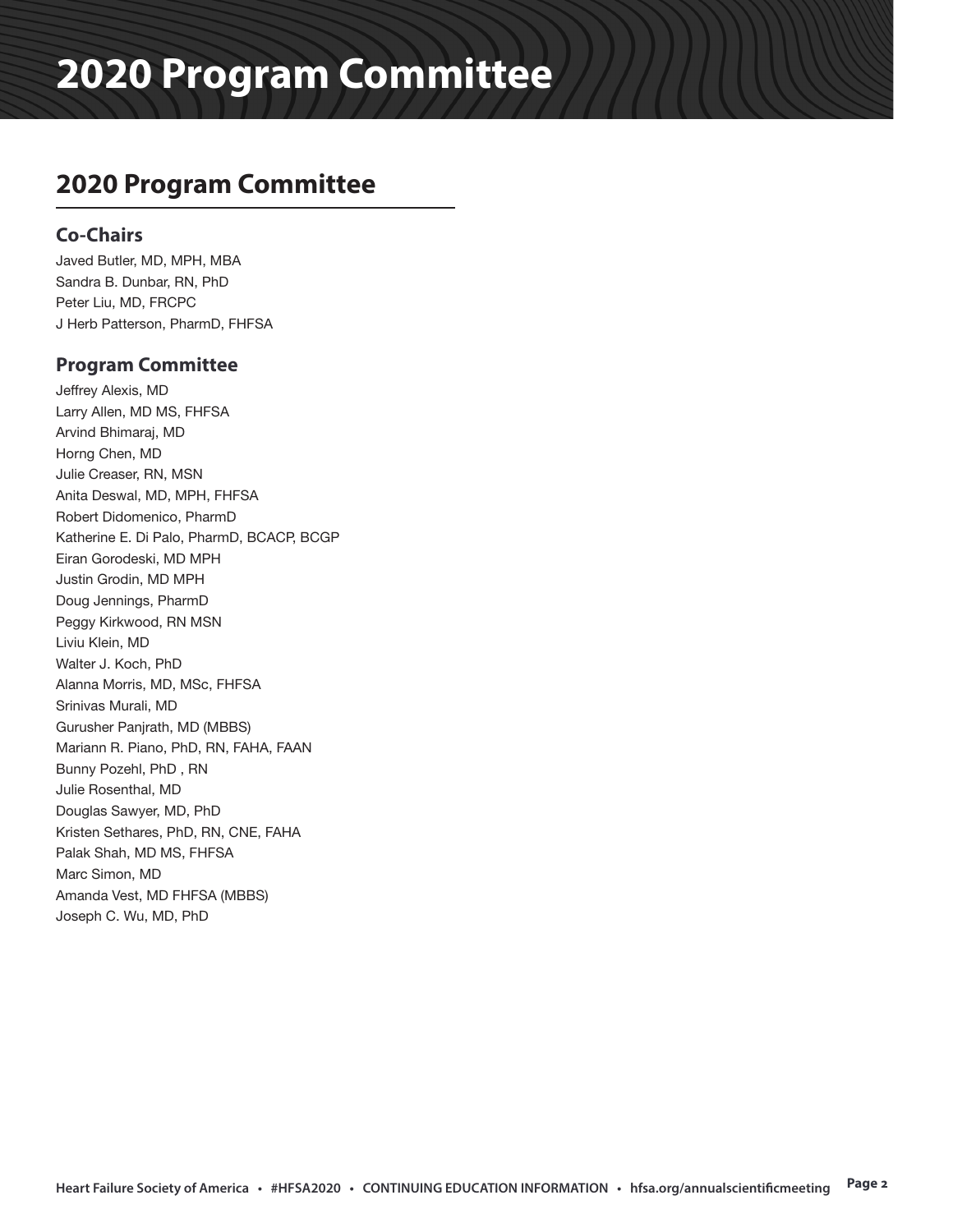

In support of improving patient care, The Heart Failure Society of America is jointly accredited by the Accreditation Council for Continuing Medical Education (ACCME), the Accreditation Council for Pharmacy Education (ACPE), and the American Nurses

JOINTLY ACCREDITED PROVIDER" INTERPROFESSIONAL CONTINUING EDUCATION

Credentialing Center (ANCC), to provide continuing education for the healthcare team.

### **Physicians**

HFSA designates this live activity for a maximum of 60.05 *AMA PRA Category 1 Credits™.* Physicians should claim only credit commensurate with the extent of their participation in the activity.



Successful completion of this CME activity, which includes participation in the evaluation component and post-test with 75% passing score, enables the participant to earn up to 12.25 MOC points in the American Board of Internal Medicine's (ABIM) Maintenance of Certification (MOC) program.

### **Nurses**

This educational activity is approved for continuing nursing education (CNE) units by the Heart Failure Society of American, an accredited provider of the American Nurses Credentialing Center. This activity is approved for a maximum of 60.05 contact hours (which includes 16.00 hours of nursing pharmacology. See details below).

### **Pharmacology Hours for Nurses**

For Nurses who require pharmacology hours for their certification or licensure renewal, this year the HFSA Annual meeting offers opportunities to accrue 16.00 hours. Here the session offering credit hours:

### Wednesday, September 30

6:00 PM – 7:00 PM COVID-19: Lessons Learned in HF and Living with the New Normal Credit Hour(s): 0.25

6:00 PM – 7:00 PM To Right a Wrong in HF Credit Hour(s): 0.50

7:15 PM – 8:15 PM

Beyond Socioeconomic & Access To Care: The Clinical Imperative for Understanding Racial HF Differences and **Disparities** Credit Hour(s): 0.25

7:15 PM – 8:15 PM Heart Meets Kidney Credit Hour(s): 0.75

#### Thursday, October 1

6:00 PM – 7:00 PM

Supporting the HF Workforce: Optimizing Physical and Mental Wellness Among HF Providers Credit Hour(s): 0.25

7:15 PM – 8:15 PM

HF and the End of Life—Opportunities for Innovation and Collaboration at the Intersection of Cardiology and Palliative **Care** Credit Hour(s): 0.25

Friday, October 2

6:00 PM – 7:00 PM

HF Hospitalizations and Transitions of Care: It Takes A Village Credit Hour(s): 0.25

### Saturday, October 3

#### 11:45 AM – 1:15 PM

Management of HF in Rural/Frontier Areas: Challenges and Potential Solutions for Clinical Practice and Research Credit Hour(s): 0.50

11:45 AM – 1:15 PM Myocarditis: Management Update (Joint Session w/ Myocarditis Foundation) Credit Hour(s): 0.75

3:00 PM – 4:15 PM Unfolding Developments in the Care of Patients with TTR Cardiac Amyloidosis Credit Hour(s): 0.75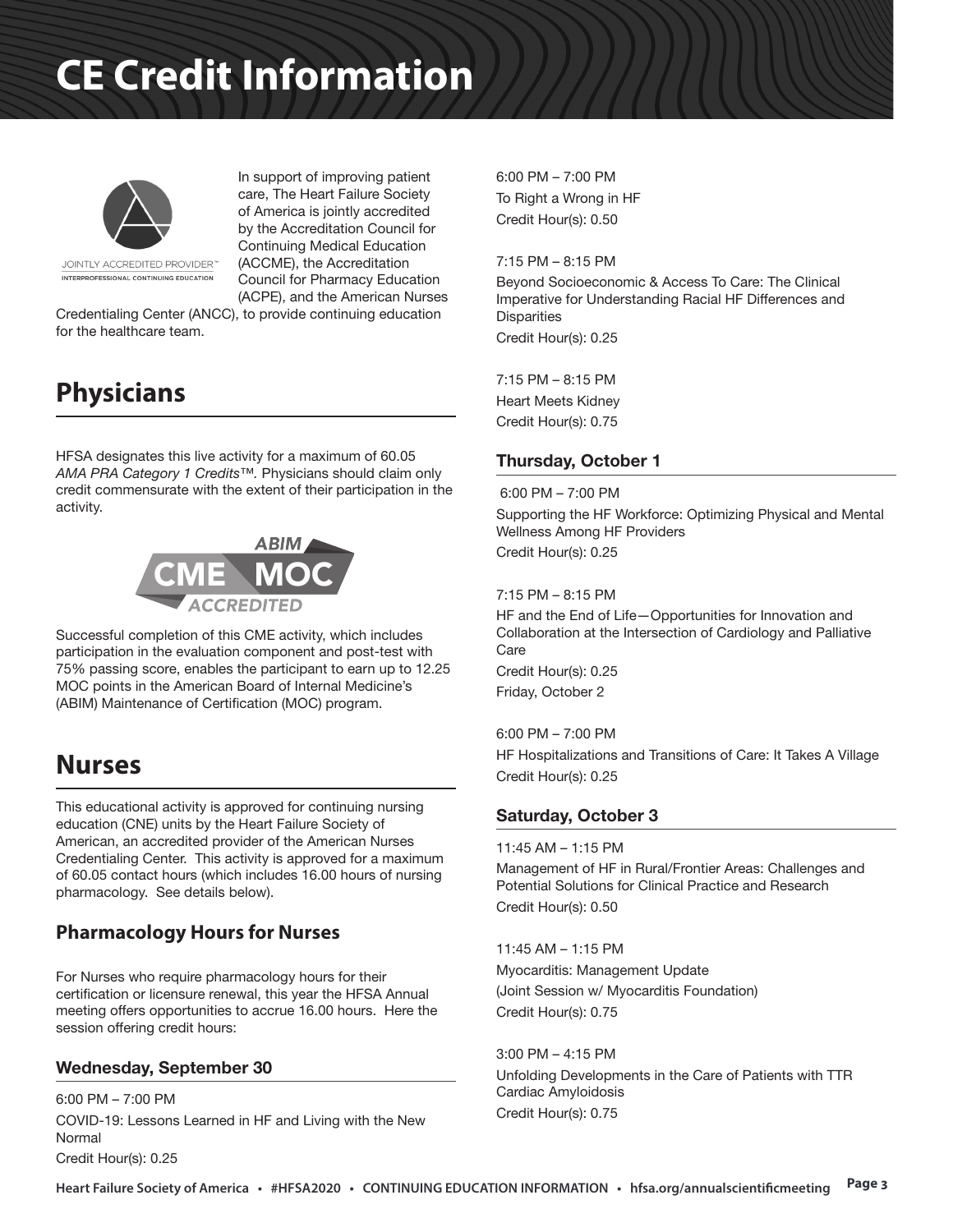*Pharmacology Hours for Nurses Continued (Saturday, October 3)*

3:00 PM – 4:15 PM Dangerous Liaisons in Pulmonary Hypertension Credit Hour(s): 0.50

3:00 PM – 4:15 PM Structural Interventions for A Failing Heart - A Partnership Between Interventional and HF Cardiologists Credit Hour(s): 0.50

4:30 PM – 5:30 PM Advances in the Treatment of Monogenic Cardiomyopathies Credit Hour(s): 0.25

4:30 PM – 5:30 PM Traversing Care and Guidelines for Patients with HF and Multiple Co-Morbidities Credit Hour(s): 0.50

4:30 PM – 5:30 PM Late Breaking Clinical Trials I (LBCT I) Credit Hour(s): 0.25

#### Sunday, October 4

10:00 AM – 11:30 AM New Data and Learnings from VICTORIA Trial Credit Hour(s): 1.00

10:00 AM – 11:30 AM Cardiogenic Shock in 2020: Evolving Definitions, Devices, and **Delivery** Credit Hour(s): 0.50

11:45 AM – 1:15 PM DAPA-HF - One Year On Credit Hour(s): 1.50

11:45 AM – 1:15 PM Cardiac Cachexia: Mechanisms, Measuring Muscle, and Managing Malnutrition Credit Hour(s): 0.50 3:00 PM – 4:15 PM Targeting Therapy for HFpEF Credit Hour(s): 0.75

4:30 PM – 5:45 PM Understanding HF with Recovered Ejection Fraction Credit Hour(s): 0.75

4:30 PM – 5:45 PM Integrated Omics in HF: Precision Medicine Highlights for HF Clinicians and Scientists Credit Hour(s): 0.25

4:30 PM – 5:45 PM The Intersection of Cardio-Oncology and Advanced HF: From Stage A to D Credit Hour(s): 0.75

#### Monday, October 5

6:00 PM – 7:00 PM Late Breaking Clinical Trials II Credit Hour(s): 0.25

### Tuesday, October 6

6:00 PM – 7:00 PM How to Manage Cardiovascular Complications During **Pregnancy** Credit Hour(s): 0.75

### **Pharmacists**



 The Heart Failure Society of America is accredited by the Accreditation Council for Pharmacy Education as a provider of continuing pharmacy education (CPE). This event is accredited for 34.75 contact hours of knowledge-based CPE. Pharmacist participants may earn up to

34.75 hours of knowledge-based CPE. To earn credit, participants must complete the online evaluation for each presentation attended and submit their NABP ID and DOB (MMDD). Once evaluations are completed, CPE will be uploaded to CPE monitor within 60 days of the close of the activity. Pharmacist must fill out evaluation to claim credit by 11:59 PM EST on Friday, November 20, 2020.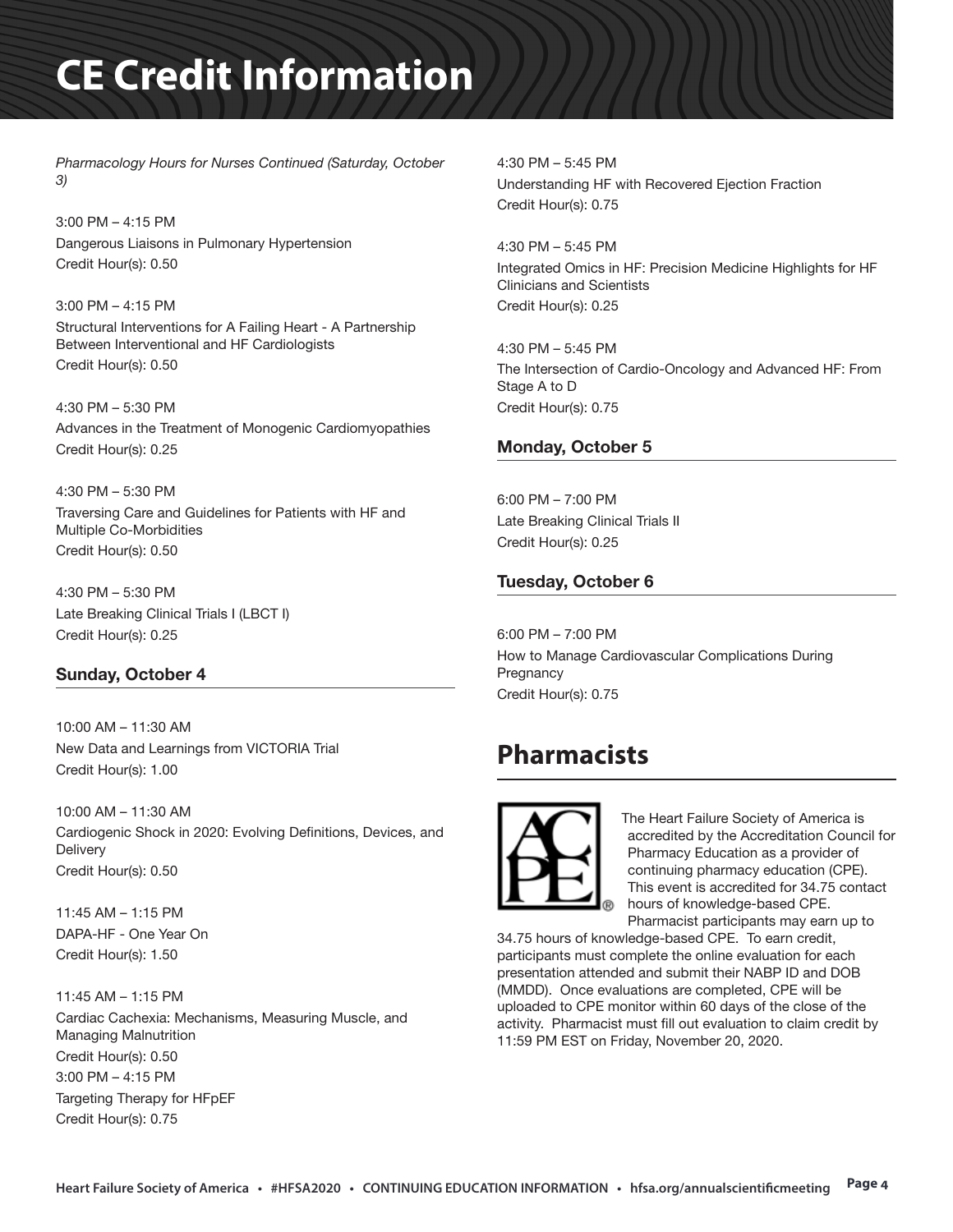#### *(Pharmacist Hours Continued*

#### Wednesday, September 30, 2020

6:00 PM – 7:00 PM COVID-19: Lessons Learned in HF and Living with the New Normal ACPE UAN: JA4008267-0000-20-001-H04-P (1.0 contact hours – knowledge-based) (Pharmacists)

6:00 PM – 7:00 PM To Right A Wrong in Heart Failure ACPE UAN: JA4008267-0000-20-002-H04-P (1.0 contact hours – knowledge-based)

#### 7:15 PM – 8:15 PM Beyond Socioeconomic & Access To Care: The Clinical Imperative for Understanding Racial HF Differences and **Disparities**

ACPE UAN: JA4008267-0000-20-003-H04-P (1.0 contact hours – knowledge-based)

7:15 PM – 8:15 PM Heart Meets Kidney ACPE UAN: JA4008267-0000-20-004-H04-P (1.0 contact hours – knowledge-based)

### Thursday, October 1, 2020

6:00 PM – 7:00 PM Update on Medical Treatment Strategies in HF ACPE UAN: JA4008267-0000-20-005-H04-P

(1.0 contact hours – knowledge-based)

6:00 PM – 7:00 PM Supporting the HF Workforce: Optimizing Physical and Mental Wellness Among HF Providers ACPE UAN: JA4008267-0000- 20-006-H04-P

(1.0 contact hours – knowledge-based)

#### 7:15 PM – 8:15 PM

HF and the End of Life – Opportunities for Innovation and Collaboration at the Intersection of Cardiology and Palliative Care

ACPE UAN: JA4008267-0000-20-007-H04-P

(1.0 contact hours – knowledge-based) Friday, October 2, 2020

6:00 PM – 7:00 PM 2020 and Beyond: Background Medical Therapy for Clinical Trials ACPE UAN: JA4008267-0000-20-008-H04-P (1.0 contact hours – knowledge-based)

6:00 PM – 7:00 PM Contemporary Challenges In Heart Transplantation: A New Decade, New Opportunities ACPE UAN: JA4008267-0000-20-009-H04-P (1.0 contact hours – knowledge-based)

6:00 PM – 7:00 PM HF Hospitalizations and Transitions of Care: It Takes A Village ACPE UAN: JA4008267-0000-20-010-H04-P (1.0 contact hours – knowledge-based)

### Saturday, October 3, 2020

11:45 AM – 1:15 PM Management of HF in Rural/Frontier Areas: Challenges and Potential Solutions for Clinical Practice and Research ACPE UAN: JA4008267-0000-20-011-H04-P (1.5 contact hours – knowledge-based)

11:45 AM – 1:15 PM Myocarditis: Management Update (Joint Session w/ Myocarditis Foundation) ACPE UAN: JA4008267-0000-20-012-H04-P (1.5 contact hours – knowledge-based)

3:00 PM – 4:15 PM Unfolding Developments in the Care of Patients with TTR Cardiac Amyloidosis ACPE UAN: JA4008267-0000-20-013-H04-P (1.25 contact hours – knowledge-based)

3:00 PM – 4:15 PM Dangerous Liaisons in Pulmonary Hypertension ACPE UAN: JA4008267-0000-20-014-H04-P (1.25 contact hours – knowledge-based)

4:30 PM – 5:30 PM Advances in the Treatment of Monogenic Cardiomyopathies ACPE UAN: JA4008267-0000-20-015-H04-P (1.0 contact hours – knowledge-based)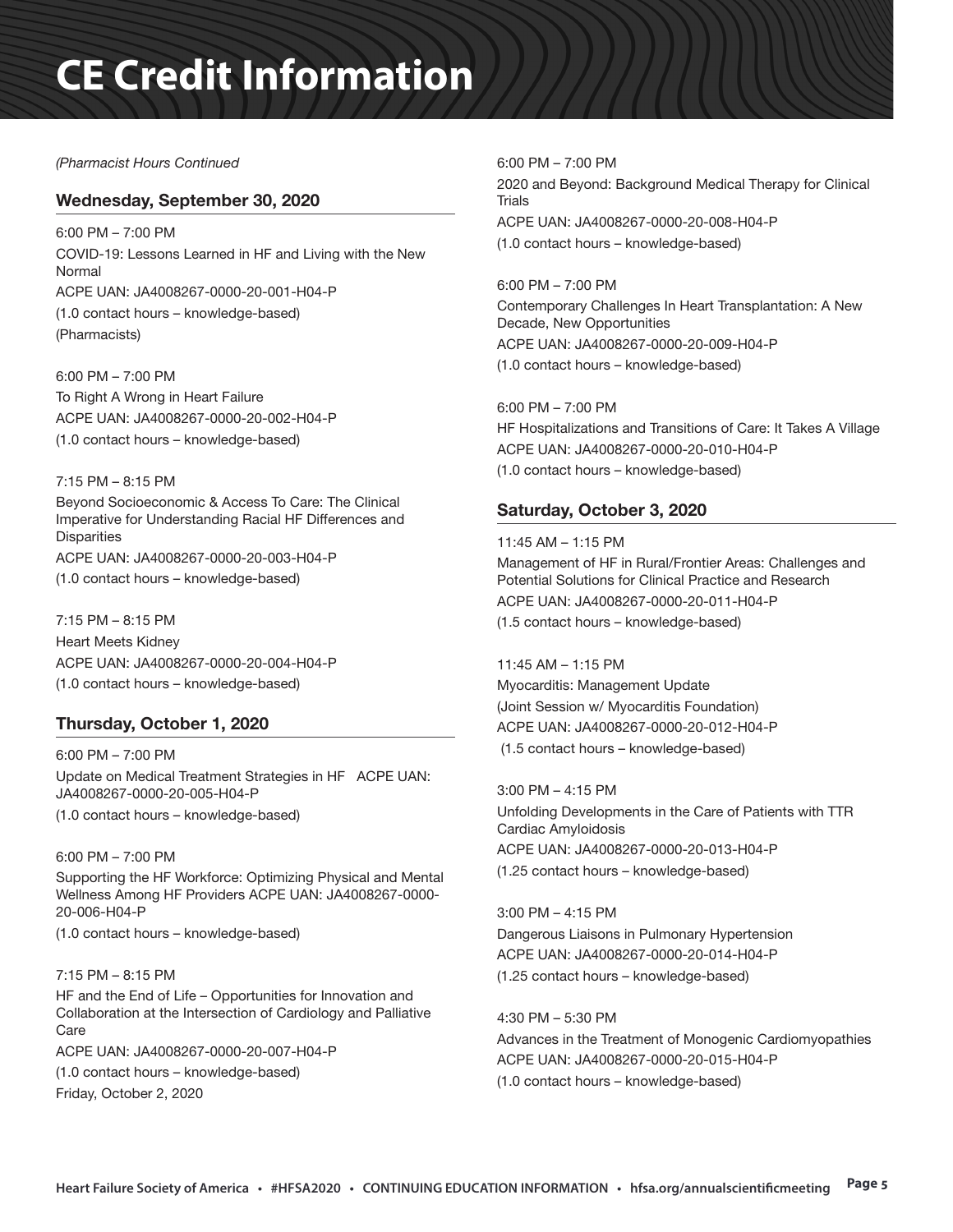*(Pharmacist Hours Continued (Saturday, October 3)*

4:30 PM – 5:30 PM Traversing Care and Guidelines for Patients with HF and Multiple Co-Morbidities ACPE UAN: JA4008267-0000-20-016-H04-P (1.0 contact hours – knowledge-based)

6:00 PM – 7:00 PM Knowing it When you See it: Defining Congestion and Decongestion ACPE UAN: JA4008267-0000-20-017-H04-P (1.0 contact hours – knowledge-based)

6:00 PM – 7:00 PM When Social Determinants of Health Collide with HF Care and Treatment Decisions ACPE UAN: JA4008267-0000-20-018-H04-P (1.0 contact hours – knowledge-based)

### Sunday, October 4, 2020

10:00 AM – 11:30 AM Cardiogenic Shock in 2020: Evolving Definitions, Devices, and **Delivery** ACPE UAN: JA4008267-0000-20-019-H04-P (1.5 contact hours – knowledge-based)

11:45 AM – 1:15 PM Women in HF Career Forum ACPE UAN: JA4008267-0000-20-020-H04-P (1.5 contact hours – knowledge-based)

11:45 AM – 1:15 PM Cardiac Cachexia: Mechanisms, Measuring Muscle, and Managing Malnutrition ACPE UAN: JA4008267-0000-20-021-H04-P (1.5 contact hours – knowledge-based)

3:00 PM – 4:15 PM Targeting Therapy for HFpEF ACPE UAN: JA4008267-0000-20-022-H04-P (1.5 contact hours – knowledge-based)

3:00 PM – 4:15 PM Women and Gender Influences in HF ACPE UAN: JA4008267-0000-20-023-H04-P (1.5 contact hours – knowledge-based)

4:30 PM – 5:45 PM Understanding HF with Recovered Ejection Fraction ACPE UAN: JA4008267-0000-20-024-H04-P (1.25 contact hours – knowledge-based)

4:30 PM – 5:45 PM Integrated Omics in Heart Failure: Precision Medicine Highlights for Heart Failure Clinicians and Scientists ACPE UAN: JA4008267-0000-20-025-H04-P (1.25 contact hours – knowledge-based)

4:30 PM – 5:45 PM The Intersection of Cardio-Oncology and Advanced HF: From Stage A to D ACPE UAN: JA4008267-0000-20-026-H04-P (1.25 contact hours – knowledge-based)

### Monday, October 5, 2020

6:00 PM – 7:00 PM Patient Pearls for Advanced HF: A View From the Other Side ACPE UAN: JA4008267-0000-20-027-H04-P (1.0 contact hours – knowledge-based)

7:15 PM – 8:15 PM Navigating the Early Career Waters: Pearls for Achieving Success - What They Didn't Teach You in Training ACPE UAN: JA4008267-0000-20-028-H04-P (1.0 contact hours – knowledge-based)

### Tuesday, October 6, 2020

6:00 PM – 7:00 PM The Economics of HF – Exploring Social Determinants and Financial Burden in the Care of Patients with HF ACPE UAN: JA4008267-0000-20-029-H04-P (1.0 contact hours – knowledge-based)

6:00 PM – 7:00 PM Dr. Alexa is In: Leveraging Technology in Heart Failure Care ACPE UAN: JA4008267-0000-20-030-H04-P (1.0 contact hours – knowledge-based)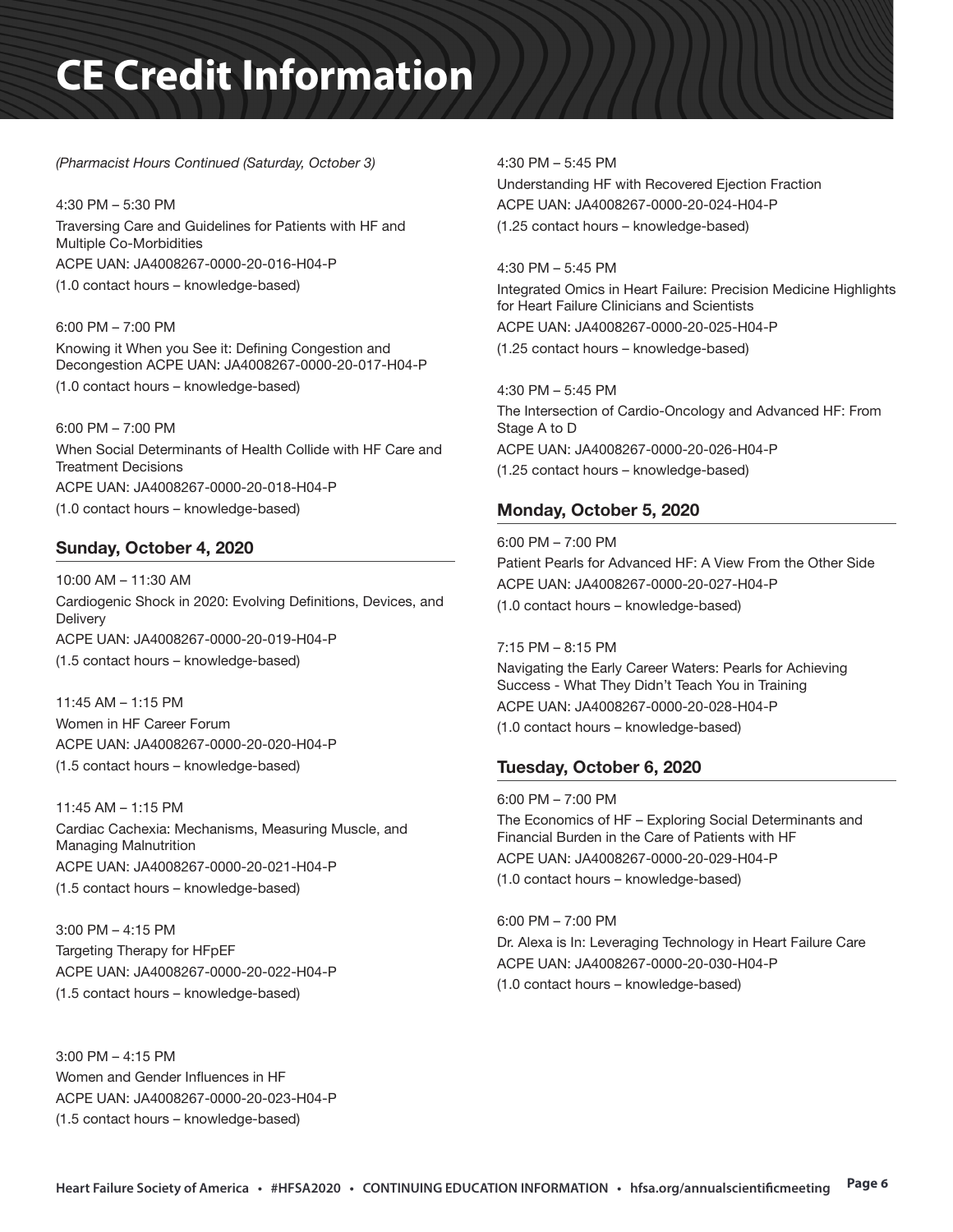### **Criteria for Successful Completion**

Successful completion of this continuing education activity includes participation in the evaluation post course evaluation. For those session designated for MOC credits, participants must also achieve a passing score of 75% on the evaluation's post-test.

See below for details on claiming credits while in the virtual meeting platform.

### **Claiming CE and MOC Credit in the Virtual Platform**

### Claiming CE Credits

To claim CE credit, access the "Claim CE Credit" link in the player during a scientific session for each session-specific evaluation.

- Evaluations must be completed in order to receive credit certificates.
- All evaluations will be electronic and are mobile optimized.
- Evaluations can be accessed during and following the meeting.

Learners are advised to access the "Claim CE Credit" tab during the session as the first option, but if the session has ended, learners may access CE Credit information and evaluations via this link: https://ceu.experientevent.com/ HFS201

### Claiming MOC Credits

To claim MOC, learners must complete the pre-test found in the "Session Info & Pre-Test" tab of the session player. At the conclusion of the course, learners must complete the evaluation, achieve a 75% passing score on the posttest assessment, and provide the HFSA with their ABIM ID# and DOB. (MM/DD)

The HFSA will report all successfully obtained MOC contact hours directly to the American Board of Internal Medicine (ABIM) Maintenance of Certification (MOC) program.

### **Satellite Symposia Information**



In support of improving patient care, The Heart Failure Society of America is jointly accredited by the Accreditation Council for Continuing Medical Education (ACCME), the Accreditation Council for Pharmacy Education (ACPE), and the American Nurses Credentialing Center (ANCC),

to provide continuing education for the healthcare team.

Satellite symposia will each offer 1.25 hours of continuing education credit.

Please refer to the satellite handout materials for exact hours for physician credits and nursing credits (if applicable).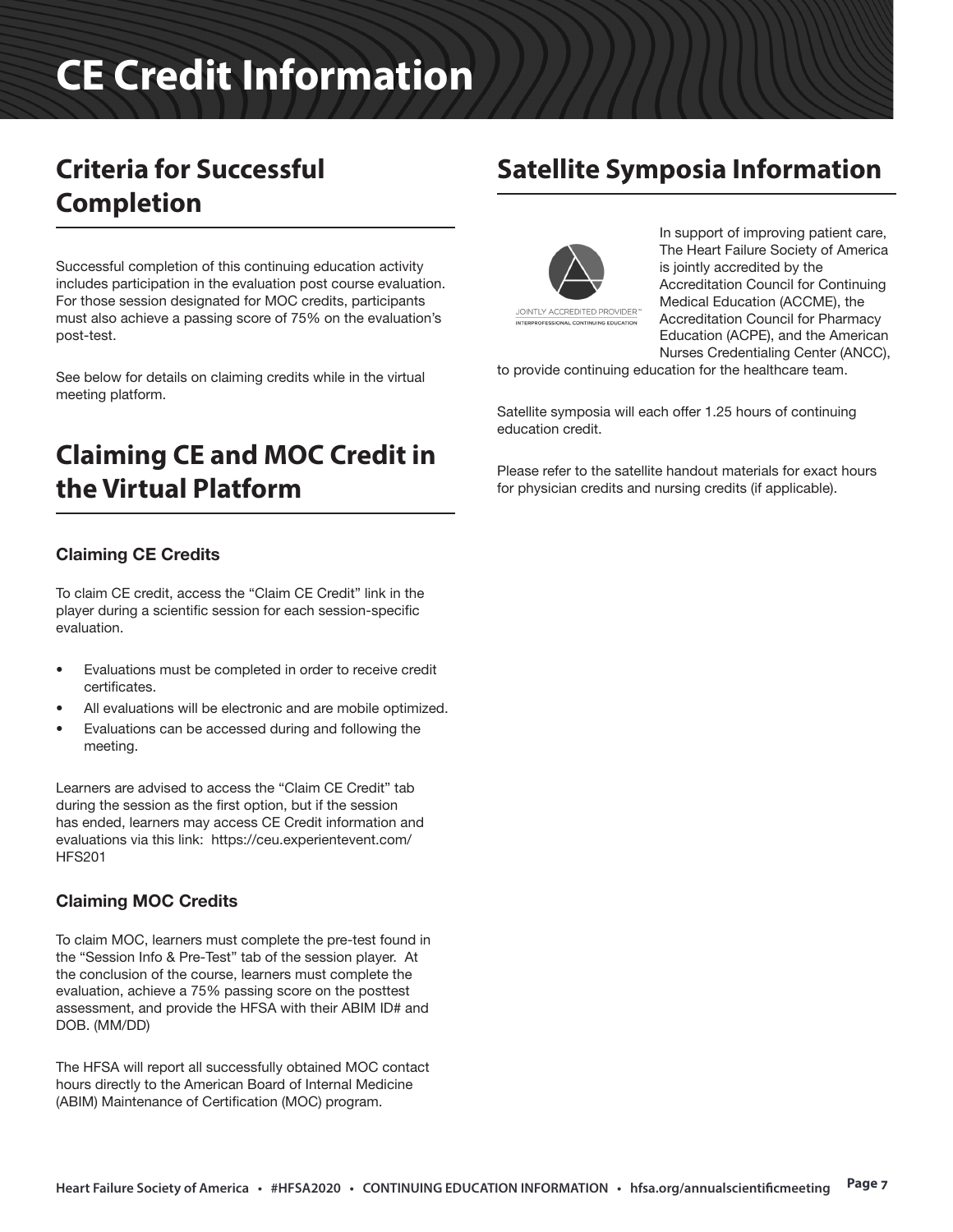# **Scientific Program Learning Objectives**

#### Following this meeting, attendees will be able to:

- 1. Describe the epidemiology of HF and implement strategies for the prevention of HF.
- 2. Discuss the current scientific basis of HF from the perspectives of cardiovascular physiology, neurohormones, tissue factors, molecular biology, and genetics.
- 3. Identify the findings of basic science research and current clinical trials and describe their implications for current and future HF therapy.
- 4. Implement optimal guideline-based therapeutic options for HF, including pharmacologic agents, non-pharmacologic options, such as diet and exercise; and implantable devices.
- 5. Manage comorbidities including hypertension, diabetes, depression, sleep apnea, and chemotherapy.
- 6. Demonstrate awareness of psychosocial, economic, regulatory, and ethical issues in the treatment of patients with HF.
- 7. Explain the patient, provider and system-related factors that contribute to racial and ethnic health disparities.
- 8. Implement strategies for effective management of the patient with HF, incorporating the family, encouraging selfcare, and employing the team approach.
- 9. Outline strategies for transitioning patients from impatient to outpatient care and for reducing hospital readmissions.
- 10. Engage in performance measurement and other site-based research.

Specific learning objectives for each of the scientific sessions and satellite symposia are listed in the session description in the virtual meeting platform.

### Competencies Addressed

The 2020 scientific program contains content that addresses the following ABMS core competencies:

- Patient care
- Medical knowledge
- Interpersonal and communications skills
- **Professionalism**
- Systems-based practice
- Sessions also address the following ABIM specified competency areas in advanced heart failure and transplant cardiology:
- Epidemiology and risk factors
- Pathophysiology of heart failure
- Hemodynamics and hemodynamic monitoring
- Heart failure and normal ejection fraction
- Heart failure with renal dysfunction / cardiorenal syndrome
- Diagnostic tests and procedures
- Acute decompensation of chronic heart failure
- Subset of patients with heart failure, including women, the elderly, and different racial or ethnic groups
- Heart failure comorbidities
- Heart failure and pregnancy
- **Cardiomyopathies**
- Pharmacotherapy
- Implantable devices
- Heart transplant
- Mechanical circulator support
- End-of-Life Issues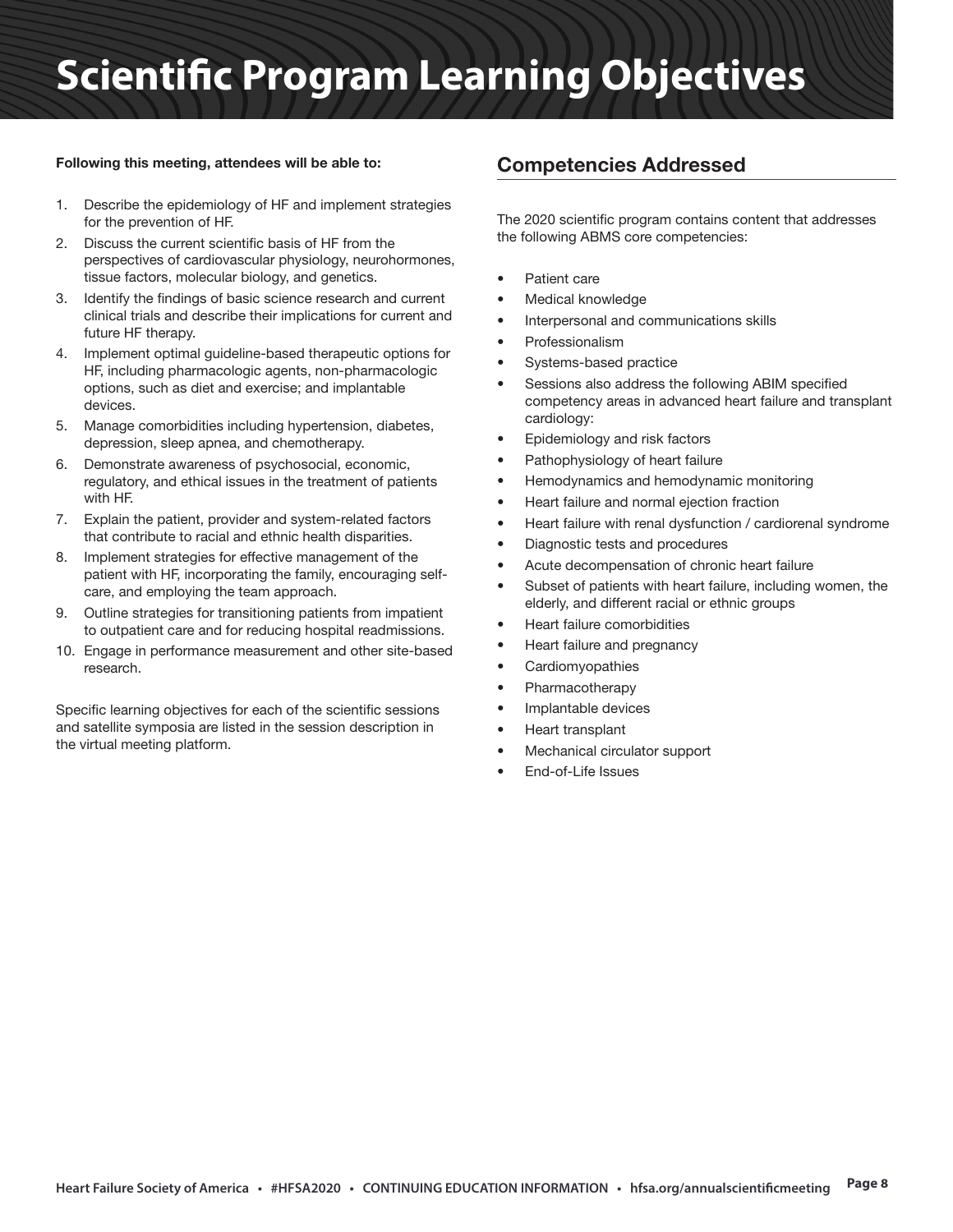### **Audience Response System**

Instructions for Attendees:

During live presentations, attendees can click the "Interactivity" tab to submit questions for session faculty. If the session has live polling, it will also appear under this tab.

### **Meeting Content**

The HFSA Virtual Annual Scientific Meeting 2020 provides a forum for the open exchange and discussion of research results and scientific advancements in the field of heart failure; however, HFSA makes no representation or warranty as to the truth, originality, or accuracy of the information presented. Nor are the views expressed by the individual speakers necessarily the view of HFSA. HFSA supports the ACCME's policy on evidence-based content and requires faculty to adhere to these standards when preparing a presentation.

### **Presenter / Planner Disclosure Information**

The Heart Failure Society of America (HFSA) is committed to ensuring balance, independence, objectivity, and scientific

rigor in its educational activities. HFSA has a disclosure policy that requires oral presenters to disclose all relevant financial relationships for themselves and their spouse or partner during the past 12 months with any commercial entity producing, marketing, re-selling, or distributing health care goods or services consumed by, or used on patients and related to the content of the activity, whether or not these commercial entities are supporters of the activity.

Speaker disclosure information is available in the virtual meeting platform Resources Hub. Speakers also have a disclosure slide at the beginning of each presentation. All potential conflicts of interests have been resolved in accordance with the Joint Accreditation Updated Standards for Commercial Support.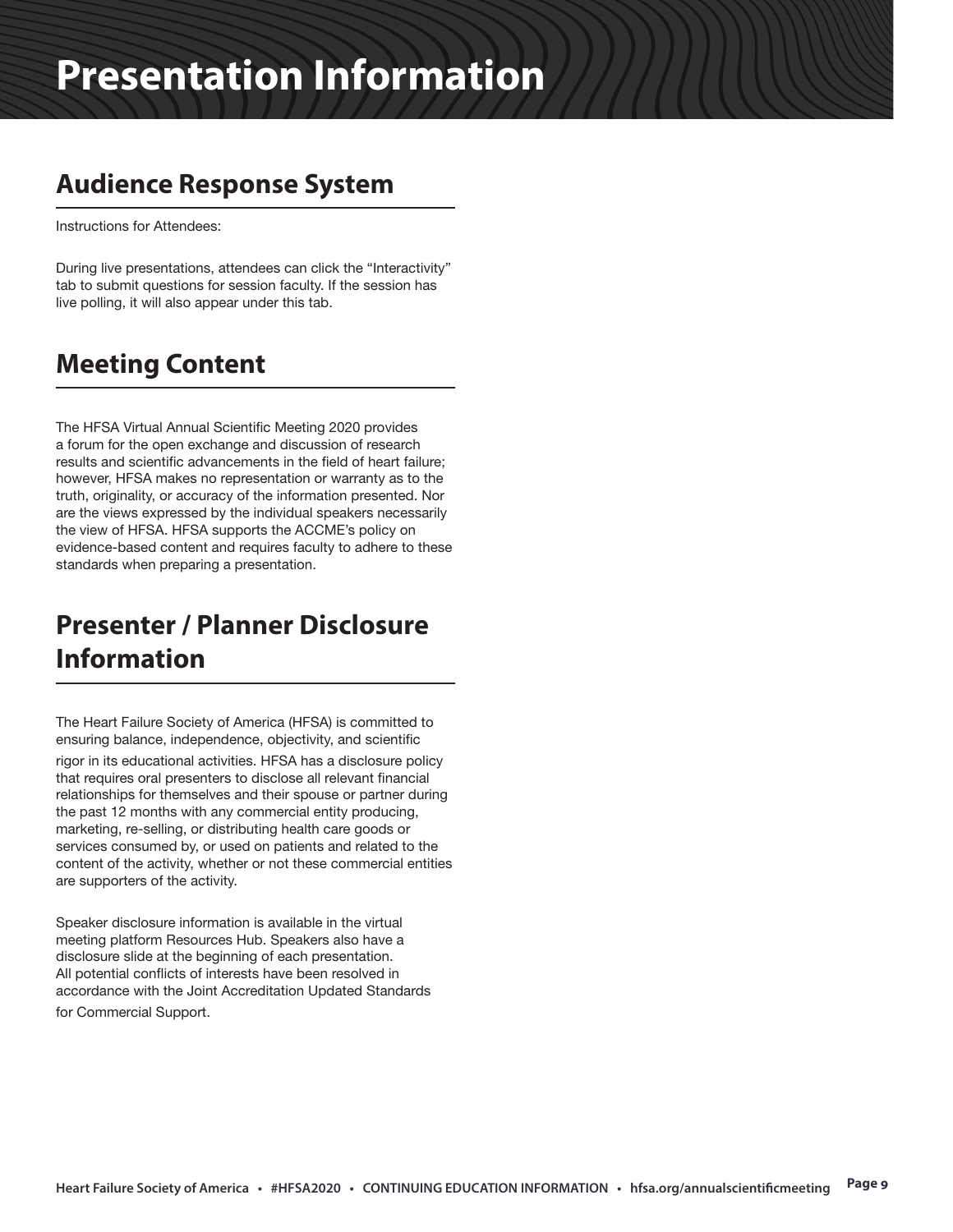### **CE Satellite Symposium**

The Heart Failure Society of America acknowledges the following for providing an unrestricted educational grant to support this year's Satellite Symposia.

Supported by independent educational grants from: Akcea Therapeutics Alnylam Pharmaceuticals Amyloidosis Research Consortium AstraZeneca Boehringer- Ingelheim Pharmaceuticals, Inc./ Lilly USA, LLC Eidos Therapeutics Merck Pfizer

### **Interactive Workshops**

The Heart Failure Society of America acknowledges the following for providing an in-kind donation to support this year's workshop:

Abbott **ActiCare** Medtronic Eko Devices, Inc.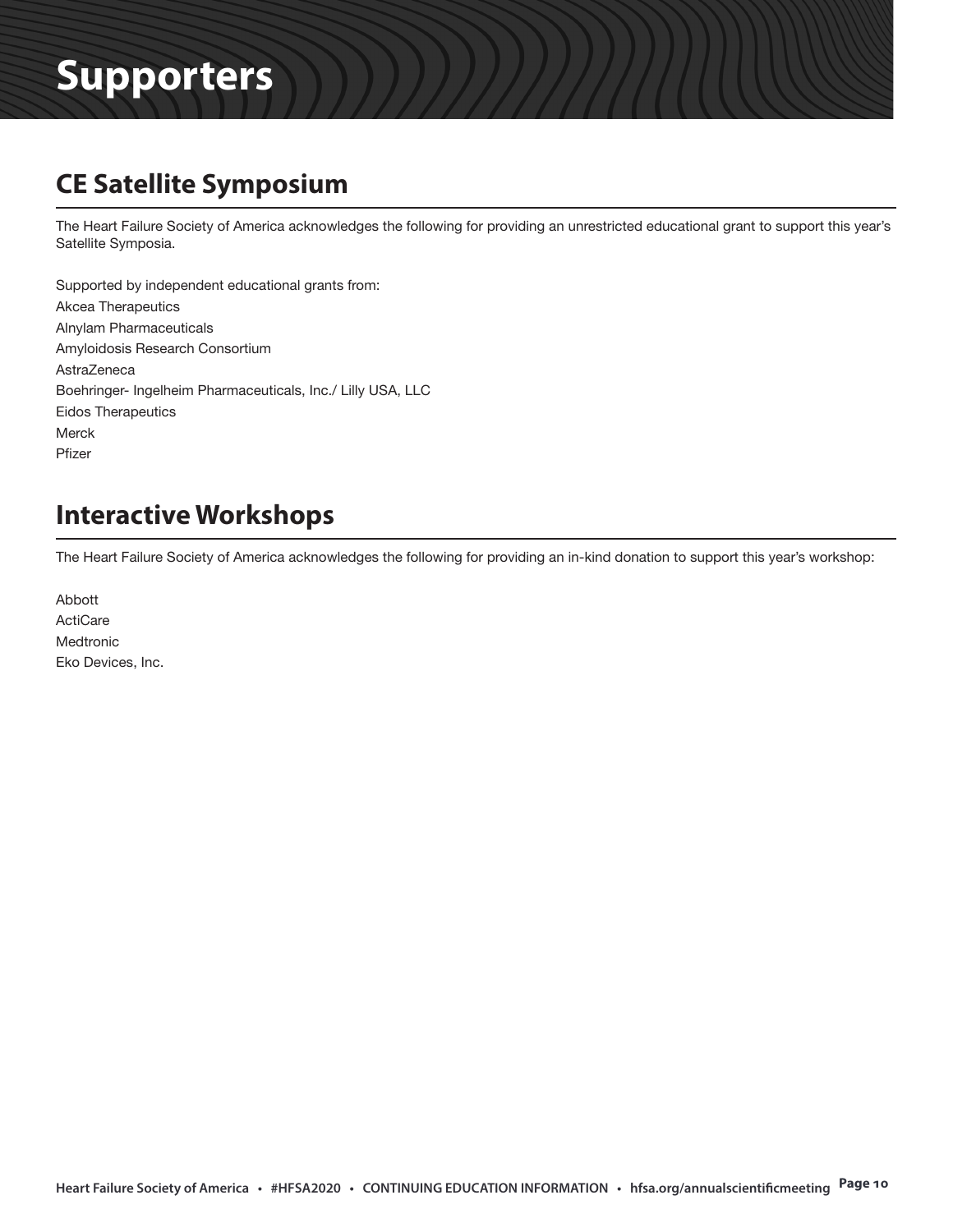This is the CE Program only. For a complete listing of all meeting activities please refer to the Meeting Program.

| KEY        |                    |               |                              |     |                         |            |            |
|------------|--------------------|---------------|------------------------------|-----|-------------------------|------------|------------|
| SS         | Scientific Session | <b>SAT</b>    | Satellite Symposium          |     | CPE Pharmacy Credits    |            |            |
| <b>MOC</b> | <b>MOC Session</b> | <b>NPHARM</b> | Nursing Pharmacology Credits | -IT | <b>Industry Theater</b> | <b>NET</b> | Networking |

| Wednesday, September 30, 2020 |                                          |                                                                                                                                                                                |                                               |  |  |  |  |
|-------------------------------|------------------------------------------|--------------------------------------------------------------------------------------------------------------------------------------------------------------------------------|-----------------------------------------------|--|--|--|--|
|                               | SS/MOC/<br>CPE / NPharm                  | COVID-19: Lessons Learned in HF and Living with the New<br>Normal                                                                                                              | <b>Scientific Session</b><br>Theater A        |  |  |  |  |
| 6:00 PM - 7:00 PM             | SS / CPE /<br><b>NPharm</b>              | To Right A Wrong in HF                                                                                                                                                         | <b>Scientific Session</b><br><b>Theater B</b> |  |  |  |  |
|                               | SS                                       | Clinical Conundrums - Multidisciplinary Case Discussion                                                                                                                        | <b>Scientific Session</b><br>Theater C        |  |  |  |  |
|                               | SS/MOC/<br>CPE / NPharm                  | Beyond Socioeconomic & Access To Care: The Clinical Imperative<br>for Understanding Racial HF Differences and Disparities<br>(Joint Session ABC)                               | <b>Scientific Session</b><br>Theater A        |  |  |  |  |
| 7:15 PM - 8:15 PM             | SS / CPE /<br><b>NPHARM</b>              | <b>Heart Meets Kidney</b>                                                                                                                                                      | <b>Scientific Session</b><br>Theater B        |  |  |  |  |
|                               | SS                                       | <b>Future HF Trials</b>                                                                                                                                                        | <b>Scientific Session</b><br>Theater C        |  |  |  |  |
| Thursday, October 1, 2020     |                                          |                                                                                                                                                                                |                                               |  |  |  |  |
| 4:30 PM - 5:45 PM             | <b>SAT</b>                               | Navigating the Evolving Paradigm in Heart Failure: The Emerging<br>Impact of SGLT2 Inhibition (CEUs)<br>Supported through an independent educational grant from<br>AstraZeneca | Satellite<br>Symposium<br>Theater             |  |  |  |  |
|                               | SS/MOC/<br><b>CPE</b>                    | Update on Medical Treatment Strategies in HF                                                                                                                                   | <b>Scientific Session</b><br><b>Theater B</b> |  |  |  |  |
| 6:00 PM - 7:00 PM             | SS / CPE /<br><b>NPHARM</b>              | Supporting the HF Workforce: Optimizing Physical and Mental<br>Wellness Among HF Providers<br>(Joint Session w/AAHFN)                                                          | <b>Scientific Session</b><br>Theater C        |  |  |  |  |
| $7:15$ PM $-$ 8:15 PM         | SS / MOC<br>$/$ CPE $/$<br><b>NPHARM</b> | HF and the End of Life - Opportunities for Innovation and<br>Collaboration at the Intersection of Cardiology and Palliative Care                                               | <b>Scientific Session</b><br>Theater B        |  |  |  |  |
| Friday, October 2, 2020       |                                          |                                                                                                                                                                                |                                               |  |  |  |  |
| 4:30 PM - 5:45 PM             | <b>SAT</b>                               | HFrEF: Challenges, Unmet Needs and Emerging Therapies (CEUs)<br>Supported by an independent medical education grant from<br><b>Merck</b>                                       | Satellite<br>Symposium<br>Theater             |  |  |  |  |
|                               | SS / CPE                                 | 2020 and Beyond: Background Medical Therapy for Clinical Trials<br>(FDA Special Session)                                                                                       | Scientific Session<br>Theater A               |  |  |  |  |
| 6:00 PM - 7:00 PM             | SS<br><b>MOC</b><br><b>CPE</b>           | Contemporary Challenges In Heart Transplantation: A New Decade,<br>New Opportunities                                                                                           | <b>Scientific Session</b><br>Theater B        |  |  |  |  |
|                               | SS / CPE /<br><b>NPharm</b>              | HF Hospitalizations and Transitions of Care: It Takes A Village                                                                                                                | <b>Scientific Session</b><br>Theater C        |  |  |  |  |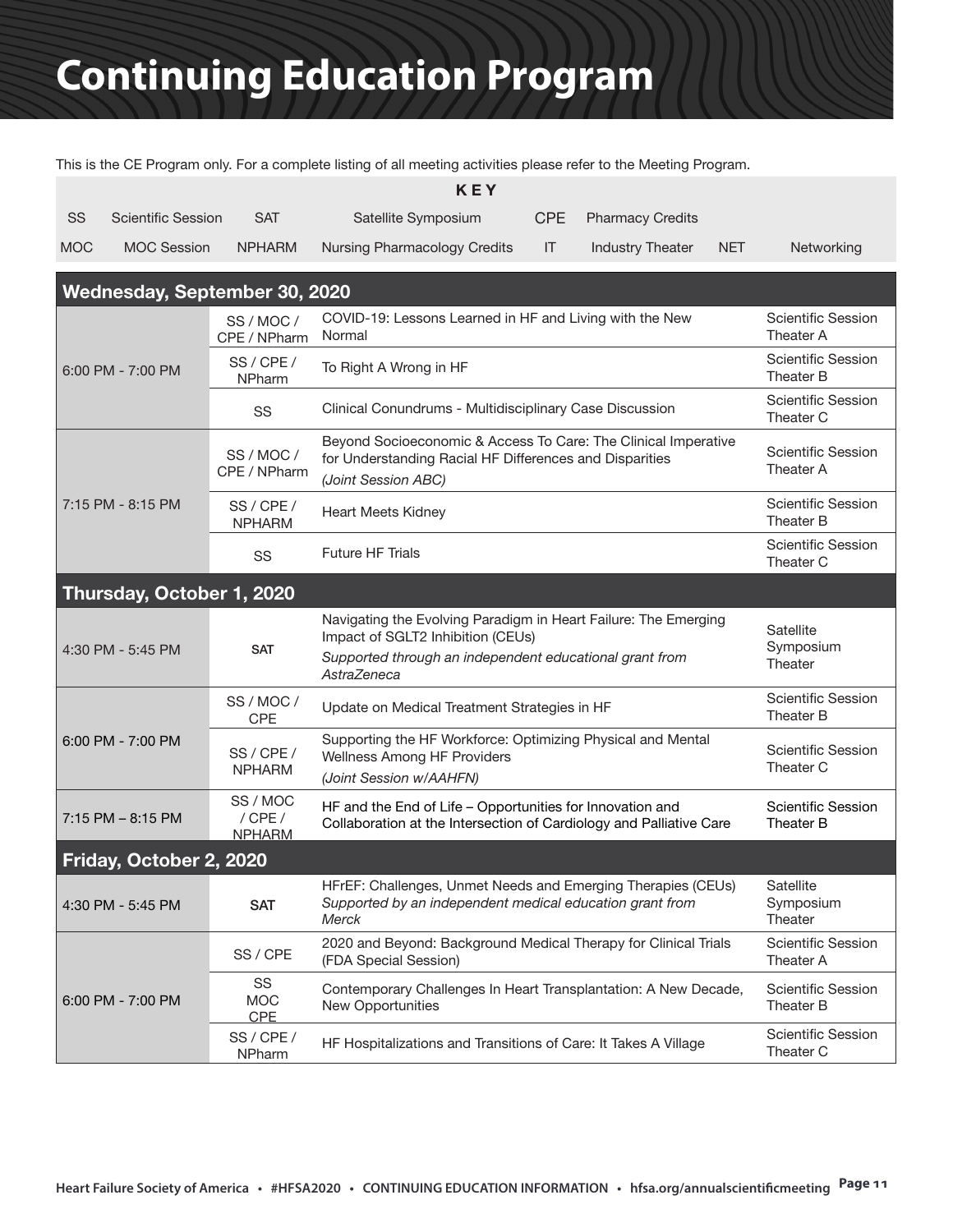This is the CE Program only. For a complete listing of all meeting activities please refer to the Meeting Program.

|            |                                     |                                          | <b>KEY</b>                                                                                                            |                                        |                                        |            |                                        |
|------------|-------------------------------------|------------------------------------------|-----------------------------------------------------------------------------------------------------------------------|----------------------------------------|----------------------------------------|------------|----------------------------------------|
| SS         | <b>Scientific Session</b>           | <b>SAT</b>                               | Satellite Symposium                                                                                                   | <b>CPE</b>                             | <b>Pharmacy Credits</b>                |            |                                        |
| <b>MOC</b> | <b>MOC Session</b>                  | <b>NPHARM</b>                            | <b>Nursing Pharmacology Credits</b>                                                                                   | IT                                     | <b>Industry Theater</b>                | <b>NET</b> | Networking                             |
|            | Friday, October 2, 2020 - Continued |                                          |                                                                                                                       |                                        |                                        |            |                                        |
|            |                                     | SS                                       | JNC New Investigator Award: Basic, Translational and Clinical                                                         | <b>Scientific Session</b><br>Theater A |                                        |            |                                        |
|            | $7:15$ PM $-8:15$ PM                | SS                                       | Nurse Investigator Award: Research and Clinical                                                                       | <b>Scientific Session</b><br>Theater B |                                        |            |                                        |
|            |                                     | SS                                       | Friday Plenary: Impact of Music in HF - A Live Panel Discussion                                                       | <b>Scientific Session</b><br>Theater C |                                        |            |                                        |
|            | Saturday, October 3, 2020           |                                          |                                                                                                                       |                                        |                                        |            |                                        |
|            | 10:00 AM - 11:00 AM                 | SS                                       | Plenary Session: Healthcare Future 360°                                                                               |                                        |                                        |            | <b>Scientific Session</b><br>Theater A |
|            | $11:00$ AM $- 11:30$ AM             | SS                                       | President's Address and Lifetime Achievement Award                                                                    |                                        |                                        |            | <b>Scientific Session</b><br>Theater A |
|            | 11:45 AM $-$ 1:15 PM                | SS                                       | <b>EMPEROR Reduced</b>                                                                                                |                                        |                                        |            | <b>Scientific Session</b><br>Theater A |
|            |                                     | SS / CPE /<br>NPharm                     | Management of HF in Rural/Frontier Areas: Challenges and Potential<br>Solutions for Clinical Practice and Research    |                                        | <b>Scientific Session</b><br>Theater B |            |                                        |
|            |                                     | SS / CPE /<br>NPharm                     | Myocarditis: Management Update<br>(Joint Session w/Myocarditis Foundation)                                            | <b>Scientific Session</b><br>Theater C |                                        |            |                                        |
|            |                                     |                                          | HF and T2D: Two Peas in a Pod (CE)                                                                                    |                                        |                                        |            | Satellite                              |
|            | 1:30 PM $-$ 2:45 PM                 | <b>SAT</b>                               | Supported by an independent educational grant from Boehringer-<br>Ingelheim Pharmaceuticals, Inc., and Lilly USA, LLC | Symposium<br>Theater                   |                                        |            |                                        |
|            | $3:00$ PM $-$ 4:15 PM               | SS / MOC<br>$/$ CPE $/$<br><b>NPHARM</b> | Unfolding Developments in the Care of Patients with TTR Cardiac<br>Amyloidosis                                        |                                        |                                        |            | <b>Scientific Session</b><br>Theater A |
|            |                                     | SS / CPE /<br><b>NPharm</b>              | Dangerous Liaisons in Pulmonary Hypertension                                                                          |                                        |                                        |            | <b>Scientific Session</b><br>Theater B |
|            |                                     | SS / NPharm                              | Structural Interventions for A Failing Heart - A Partnership Between<br>Interventional and HF Cardiologists           |                                        |                                        |            | <b>Scientific Session</b><br>Theater C |
|            | 4:30 PM $-$ 5:30 PM                 | SS / CPE /<br><b>NPHARM</b>              | Traversing Care and Guidelines for Patients with HF and Multiple<br>Co-Morbidities                                    |                                        |                                        |            | <b>Scientific Session</b><br>Theater A |
|            |                                     | SS / CPE /<br><b>NPHARM</b>              | Advances in the Treatment of Monogenic Cardiomyopathies                                                               |                                        |                                        |            | Scientific Session<br>Theater B        |
|            |                                     | SS / NPHARM                              | Late Breaking Clinical Trials I (LBCT I)                                                                              |                                        |                                        |            | Scientific Session<br>Theater C        |
|            | 6:00 PM - 7:00 PM                   | SS / CPE                                 | 2020 and Beyond: Background Medical Therapy for Clinical Trials<br>(FDA Special Session)                              |                                        |                                        |            | Scientific Session<br>Theater A        |
|            |                                     | SS<br><b>MOC</b><br>CPE                  | Contemporary Challenges In Heart Transplantation: A New Decade,<br>New Opportunities                                  |                                        |                                        |            | Scientific Session<br>Theater B        |
|            |                                     | SS / CPE /<br>NPharm                     | HF Hospitalizations and Transitions of Care: It Takes A Village                                                       |                                        |                                        |            | <b>Scientific Session</b><br>Theater C |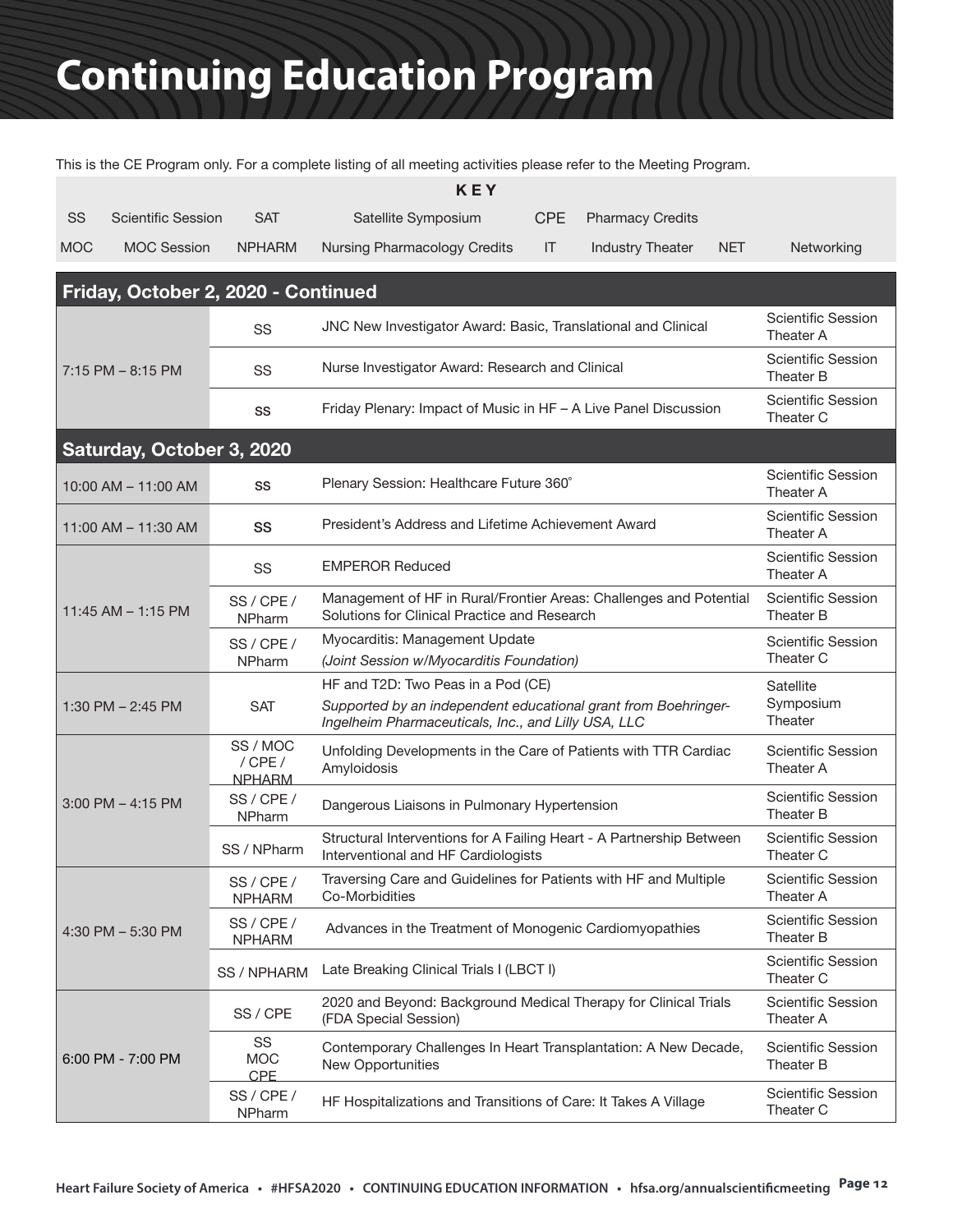This is the CE Program only. For a complete listing of all meeting activities please refer to the Meeting Program.

|            | <b>KEY</b>                            |                                          |                                                                                                                                                                              |                                        |                         |            |                                        |  |
|------------|---------------------------------------|------------------------------------------|------------------------------------------------------------------------------------------------------------------------------------------------------------------------------|----------------------------------------|-------------------------|------------|----------------------------------------|--|
| SS         | <b>Scientific Session</b>             | <b>SAT</b>                               | Satellite Symposium                                                                                                                                                          | <b>CPE</b>                             | <b>Pharmacy Credits</b> |            |                                        |  |
| <b>MOC</b> | <b>MOC Session</b>                    | <b>NPHARM</b>                            | <b>Nursing Pharmacology Credits</b>                                                                                                                                          | IT                                     | <b>Industry Theater</b> | <b>NET</b> | Networking                             |  |
|            | Saturday, October 3, 2020 - Continued |                                          |                                                                                                                                                                              |                                        |                         |            |                                        |  |
|            |                                       | SS / CPE                                 | Knowing it When you See it: Defining Congestion and<br>Decongestion                                                                                                          |                                        |                         |            | <b>Scientific Session</b><br>Theater A |  |
|            | 6:00 PM $- 7:00$ PM                   | SS / CPE                                 | When Social Determinants of Health Collide with HF Care and<br><b>Treatment Decisions</b>                                                                                    | <b>Scientific Session</b><br>Theater B |                         |            |                                        |  |
|            | Sunday, October 4, 2020               |                                          |                                                                                                                                                                              |                                        |                         |            |                                        |  |
|            |                                       | <b>SS / NPHARM</b>                       | New Data and Learnings from VICTORIA Trial                                                                                                                                   |                                        |                         |            | <b>Scientific Session</b><br>Theater A |  |
|            | 10:00 AM - 11:30 AM                   | SS                                       | <b>INTERNATIONAL SESSION - Universal Definition of HF</b><br>(Joint Session HFA / ESC / JHFS / CHFSA)                                                                        | <b>Scientific Session</b><br>Theater B |                         |            |                                        |  |
|            |                                       | SS / MOC<br>$/$ CPE $/$<br><b>NPHARM</b> | Cardiogenic Shock in 2020: Evolving Definitions, Devices, and<br>Delivery                                                                                                    |                                        |                         |            | <b>Scientific Session</b><br>Theater C |  |
|            |                                       | SS / NPHARM                              | DAPA-HF - One Year On                                                                                                                                                        |                                        |                         |            | <b>Scientific Session</b><br>Theater A |  |
|            | 11:45 AM - 1:15 PM                    | SS / CPE                                 | Women in HF Career Forum                                                                                                                                                     |                                        |                         |            | <b>Scientific Session</b><br>Theater B |  |
|            |                                       | SS / CPE /<br><b>NPHARM</b>              | Cardiac Cachexia: Mechanisms, Measuring Muscle, and Managing<br>Malnutrition                                                                                                 |                                        |                         |            | <b>Scientific Session</b><br>Theater C |  |
|            |                                       |                                          | Emerging Issues in Cardiac Amyloidosis: Moving from rare and fatal,<br>to a treatable chronic cardiovascular disease (CEUs)                                                  |                                        |                         |            | Satellite                              |  |
|            | 1:30 PM - 2:45 PM                     | <b>SAT</b>                               | Supported by independent medical education grants from Pfizer,<br>Alnylam Pharmaceuticals, Akcea Therapeutics, Eidos Therapeutics<br>and the Amyloidosis Research Consortium |                                        |                         |            | Symposium<br>Theater                   |  |
|            |                                       | SS / CPE /<br><b>NPHARM</b>              | Targeting Therapy for HFpEF                                                                                                                                                  |                                        |                         |            | <b>Scientific Session</b><br>Theater A |  |
|            |                                       | SS<br>3:00 PM - 4:15 PM                  | WORKSHOP: Remote Monitoring for HF - Specialized Devices and<br><b>ICDs</b>                                                                                                  |                                        |                         |            | <b>Scientific Session</b>              |  |
|            |                                       |                                          | Supported by an in-kind donation from Abbott, ActiCare, Medtronic,<br>Eko Devices, Inc.                                                                                      |                                        |                         |            | Theater B                              |  |
|            |                                       | SS / CPE                                 | Women and Gender Influences in HF                                                                                                                                            |                                        |                         |            | Scientific Session<br>Theater C        |  |
|            | 4:30 PM $-$ 5:45 PM                   | SS/MOC/<br>CPE / NPharm                  | Understanding HF with Recovered Ejection Fraction                                                                                                                            |                                        |                         |            | Scientific Session<br>Theater A        |  |
|            |                                       | SS / CPE /<br>NPharm                     | Integrated Omics in HF: Precision Medicine Highlights for HF<br><b>Clinicians and Scientists</b>                                                                             |                                        |                         |            | Scientific Session<br>Theater B        |  |
|            |                                       | SS / MOC /<br>CPE / NPharm               | The Intersection of Cardio-Oncology and Advanced HF: From Stage<br>A to D                                                                                                    |                                        |                         |            | <b>Scientific Session</b><br>Theater C |  |
|            |                                       | SS                                       | Atrial Fibrillation and HF: The Beat Goes On<br>Joint Session with Canadian HF Society (CHFS)                                                                                |                                        |                         |            | <b>Scientific Session</b><br>Theater A |  |
|            | $6:00$ PM $- 7:00$ PM                 | SS                                       | Implementation: Systematic Strategies of Improving Care and<br>Outcomes                                                                                                      |                                        |                         |            | <b>Scientific Session</b><br>Theater B |  |

**Heart Failure Society of America • #HFSA2020 • CONTINUING EDUCATION INFORMATION • hfsa.org/annualscientificmeeting Page 13**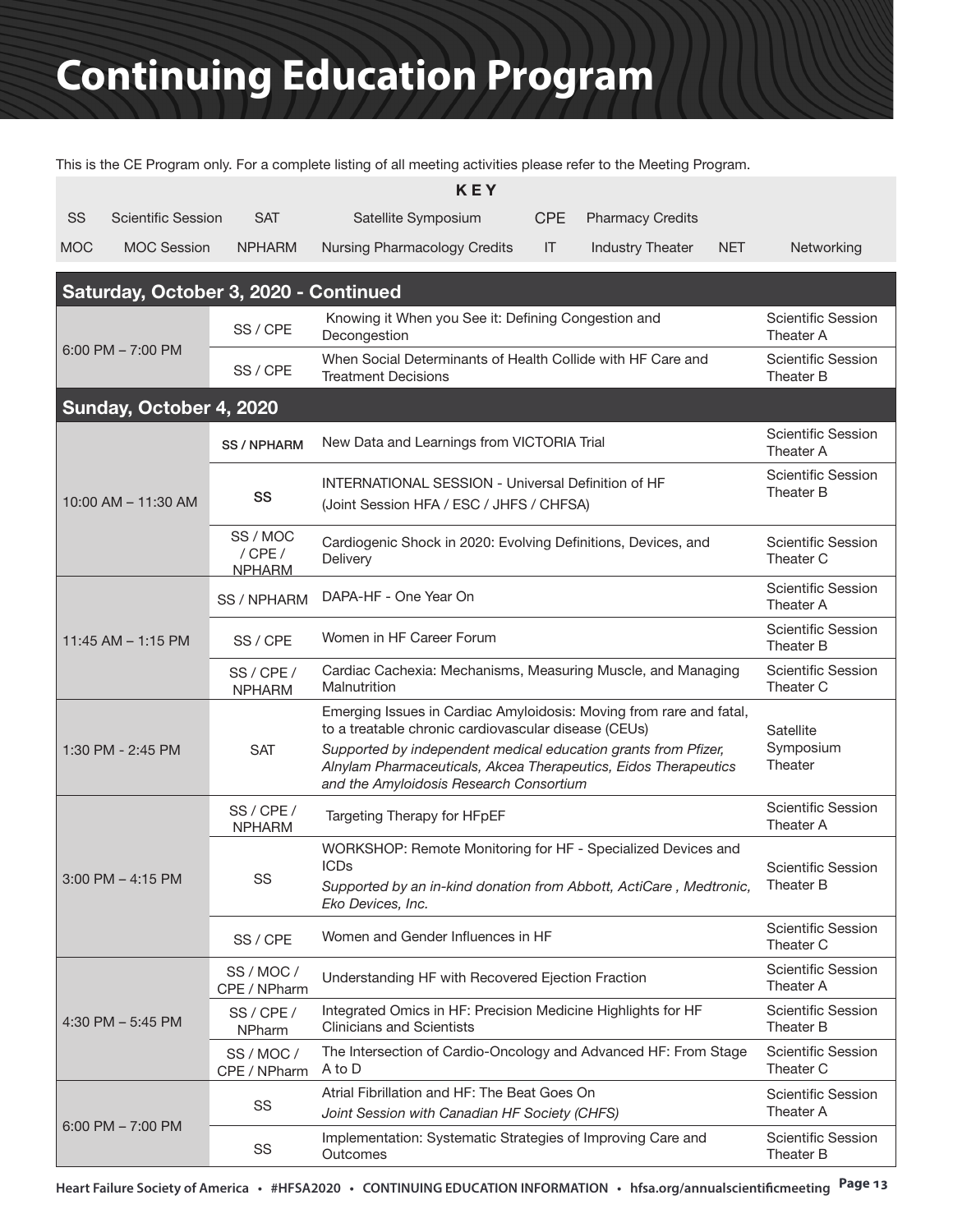This is the CE Program only. For a complete listing of all meeting activities please refer to the Meeting Program.

| KEY        |                    |               |                              |     |                         |            |            |
|------------|--------------------|---------------|------------------------------|-----|-------------------------|------------|------------|
| SS         | Scientific Session | <b>SAT</b>    | Satellite Symposium          |     | CPE Pharmacy Credits    |            |            |
| <b>MOC</b> | <b>MOC Session</b> | <b>NPHARM</b> | Nursing Pharmacology Credits | -IT | <b>Industry Theater</b> | <b>NET</b> | Networking |

| Monday, October 5, 2020 |                          |                                                                                                              |                                        |  |  |  |  |  |
|-------------------------|--------------------------|--------------------------------------------------------------------------------------------------------------|----------------------------------------|--|--|--|--|--|
|                         | SS                       | Clinical-Pathological Cases (CPC): Stump the Professor                                                       | <b>Scientific Session</b><br>Theater A |  |  |  |  |  |
| $6:00$ PM $- 7:00$ PM   | SS / CPE                 | Patient Pearls for Advanced HF: A View From the Other Side                                                   | <b>Scientific Session</b><br>Theater B |  |  |  |  |  |
|                         | <b>SS / NPHARM</b>       | Late Breaking Clinical Trials II (LBCT)                                                                      | <b>Scientific Session</b><br>Theater C |  |  |  |  |  |
|                         | SS / CPE                 | Navigating the Early Career Waters: Pearls for Achieving Success -<br>What They Didn't Teach You in Training | <b>Scientific Session</b><br>Theater A |  |  |  |  |  |
| $7:15$ PM $-$ 8:15 PM   | SS                       | Paper-of-the-Year from Top HF Journals                                                                       | <b>Scientific Session</b><br>Theater B |  |  |  |  |  |
|                         | Tuesday, October 6, 2020 |                                                                                                              |                                        |  |  |  |  |  |
|                         | SS                       | Management of the Medically Complex Patient (Workshop 2)                                                     | <b>Scientific Session</b><br>Theater A |  |  |  |  |  |
| $6:00$ PM $- 7:00$ PM   | SS/MOC/<br><b>CPE</b>    | The Economics of HF - Exploring Social Determinants and Financial<br>Burden in the Care of Patients with HF  | <b>Scientific Session</b><br>Theater B |  |  |  |  |  |
|                         | SS / CPE                 | Dr. Alexa is In: Leveraging Technology in Heart Failure Care                                                 | <b>Scientific Session</b><br>Theater C |  |  |  |  |  |
|                         | SS                       | Research Network Update (No- CEUs)                                                                           | <b>Scientific Session</b><br>Theater B |  |  |  |  |  |
| $7:15$ PM $-$ 8:15 PM   | SS                       | <b>TEACH Workshop</b><br>(Joint Workshop CRF)                                                                | Scientific Session<br>Theater A        |  |  |  |  |  |